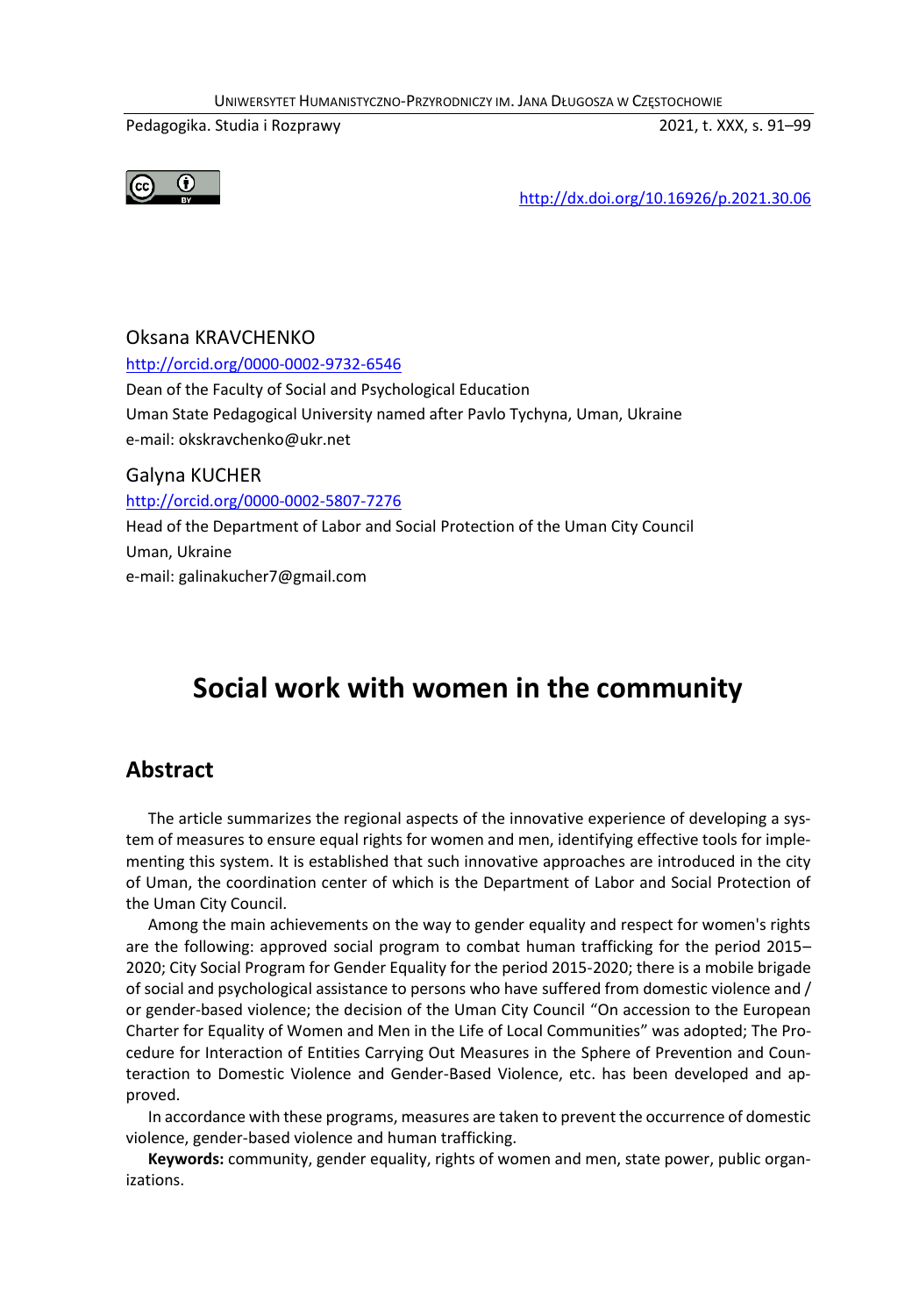Equality between women and men is one of the fundamental rights of all citizens and a fundamental value of any democratic state. Ensuring gender equality is a mandatory component of all international human-centered instruments: the Universal Declaration of Human Rights, the International Covenant on Economic, Social and Cultural Rights, the Convention for the Protection of Human Rights and Fundamental Freedoms, the Convention on the Elimination of All Forms of Discrimination against Women, Beijing Declaration and Platform for Action, other international treaties in the field of protection of human rights and human rights of women, the binding nature of which was approved by the Verkhovna Rada of Ukraine.

Ukraine is confidently moving towards ensuring a decent standard of living for all categories of the population. The concept of human rights is enshrined in Article 24 of the Constitution of Ukraine on the equality of constitutional rights and freedoms of citizens and their equality before the law.

Article 12 of the Law of Ukraine "On Ensuring the Rights and Opportunities of Women and Men" defines the mechanism for ensuring equal rights and opportunities for women and men by local governments.

However, the right to achieve equality between women and men at the community level must not only be legally recognized but also effectively applied to all aspects of life: political, economic, social and cultural. And local policy will use a gender approach in its planning, implementation, monitoring and evaluation of programs and projects. This necessitates the study and generalization of the best Ukrainian experience in ensuring gender equality in the community, to trace the managerial features of this process, to find out public and youth initiatives in this area.

An important contribution to the development of a gender approach in pedagogical education, social work, sociology, political science, philosophy, etc. was made by Ukrainian women researchers: O. Voronina, T. Doronina, I. Kliotsyna, O. Raskazova, O. Kikineji, T. Isaieva, N. Baidiuk, O. Petrenko, T. Semygina, T. Martseniuk, A. Yaroshenko and others.

At the same time, it is time to study the regional aspects of developing a system of measures to ensure equal rights for women and men, identifying effective tools for implementing this system, which is the purpose of the article.

To date, women and men do not enjoy the same rights in practice. Social, political, economic and cultural inequality persists, for example, in conditions of wage inequality and lack of political representation. These inequalities are the result of social concepts based on numerous stereotypes in the family, school, culture, media, labor, society. Thus, there are many areas where it is possible to act, implement new approaches and make structural changes.

Let's find out the content of the concept of "community". Community is a collectivity of people. The term "community" (eng. community) comes from the unity of the two words "common" and "unity". Such collectivity can be very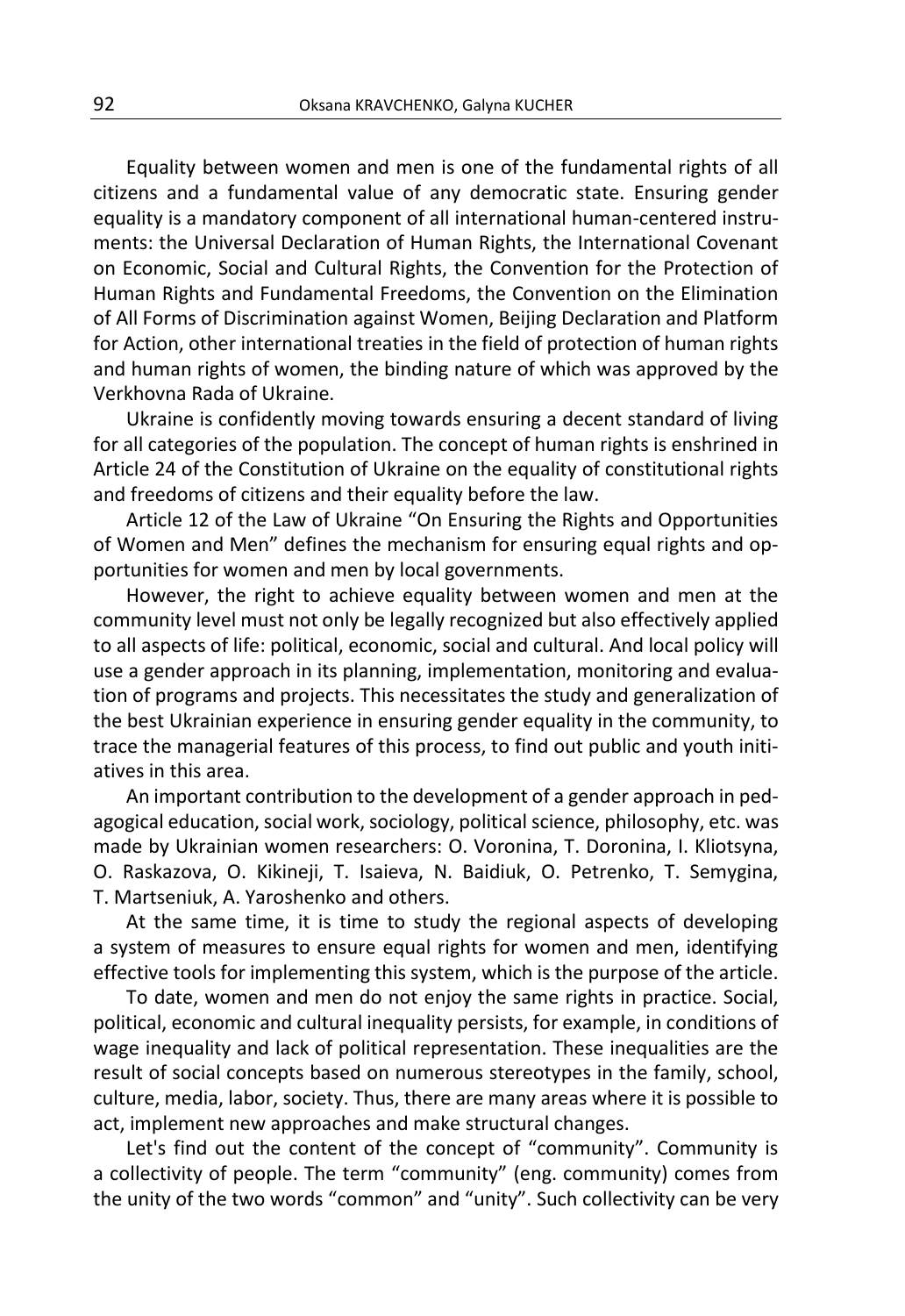general (apply to all spheres of life) or extremely specific. Living in a community means having common affairs or connections with other people. Human, as a social being, must live in communities. Human from birth and throughout life enters, leaves, is a member, functions, works, rests in different communities, and, as a rule, in many at the same time<sup>1</sup>.

The characterization of community development presented in the Budapest Declaration (2004) is quite accurate, where such a process is seen as a condition for strengthening civil society by setting priorities for community action and designing local social, economic and environmental policies. This happens, as defined in the declaration, provided that the civic position of people and their desire to participate in events and associations in the community, strengthen the capacity of institutions and community actors to work in constructive cooperation with local residents to design motivated changes in the community<sup>2</sup>.

Thus, we can talk about self-organization, mobilization of the population, and practical measures in the activities of local authorities and other agents of community development, focusing on daily, sustainable progress of relevant social technologies for the development of the territorial community.

According to the Law of Ukraine "On Voluntary Association of Territorial Communities" (2015), decentralization took place, which also affected the sphere of social services, which creates conditions for strengthening the responsibility of the non-governmental segment and local authorities for quality, financial principles, selection of the subject social services, because they are on the same level with the residents of the community, know their needs better, so they can better identify those categories of the community that have priority in a particular place for attention and assistance, timely identify and collect objective information on the level of difficult life situation socially vulnerable categories, the number of stakeholders in solving the problem, and there are reasons to more rationally distribute public finances depending on the priorities and needs of their local communities.

According to the State Statistics Service, the number of permanent residents in Uman, according to estimates, on January 1, 2019 was 82,232 people, of whom 44.2% – men and 55.8% – women<sup>3</sup>.

Uman is a city that introduces the latest technologies in various spheres of community life. Among the main achievements on the path to gender equality and women's rights are the following:

1

<sup>&</sup>lt;sup>1</sup> Declaration of the Fourth Ministerial Conference on Environment and Health (Budapest, Hungary. EUR/04/5046267/6). URL: http://bit.ly/1k7kPX7. Title from the screen.

<sup>2</sup> L.D. Klymanska, *Developmental potential of contemporary social work: methodology and technologies*: materials of the IV International Scientific and Practical Conf., 15–16 mart. 2018 r. Kyiv 2018, pp. 128.

<sup>&</sup>lt;sup>3</sup> Department of Labor and Social Welfare of the Uman City Council: official site. URL: https:// umanupszn.gov.ua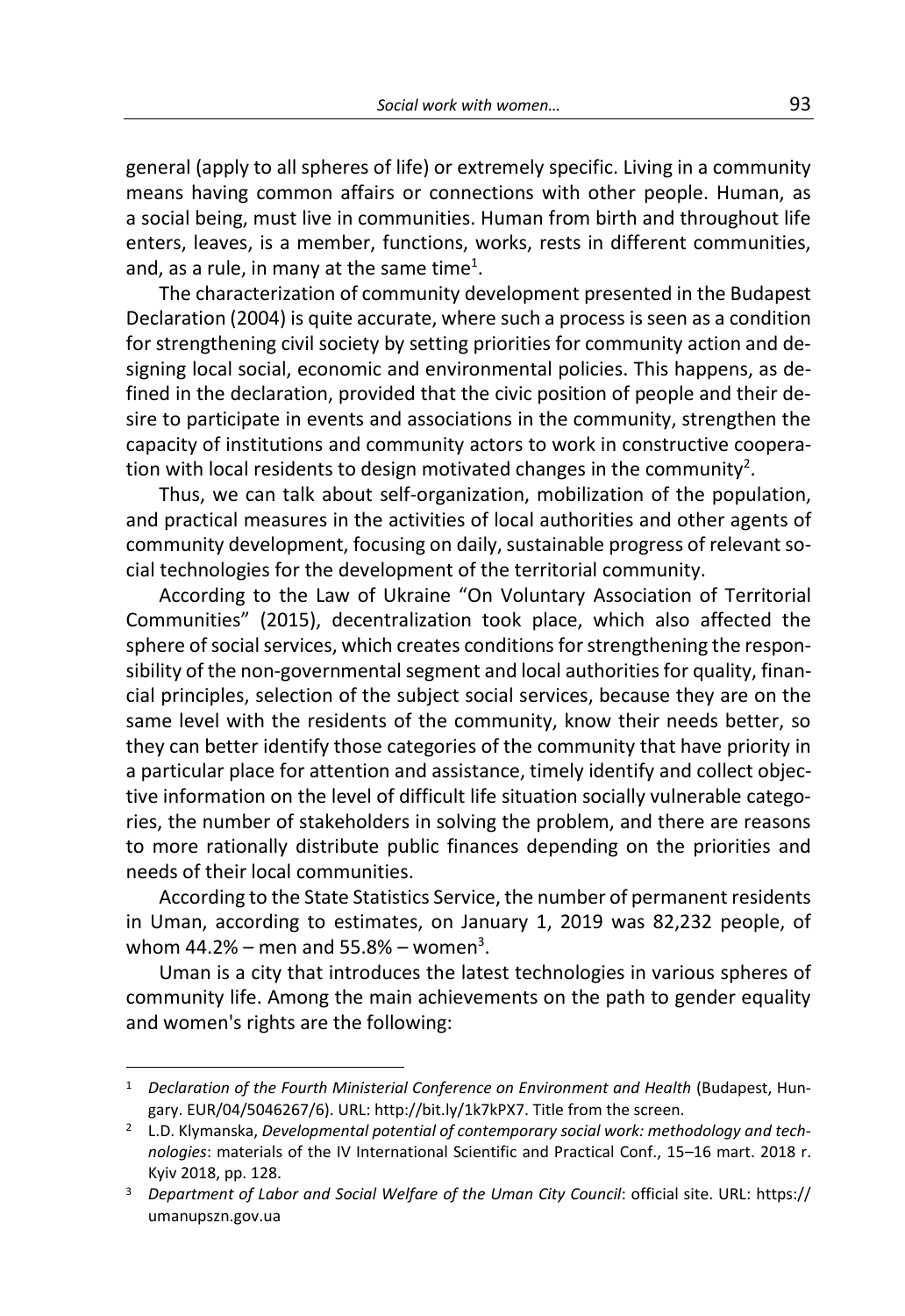- On March 13, 2015, the decision of Uman City Council approved the Social Program to Combat Trafficking in Human Beings for the period 2015–2020, which aims to prevent trafficking in human beings, increase the effectiveness of prosecution of persons who commit crimes related to them or contribute to their commission, as well as protection the rights of victims of trafficking and providing them with assistance.
- Also on March 13, 2015, the decision of the session of the Uman City Council approved the city's social program for gender equality for the period 2015- 2020, to implement equal rights of women and men, eliminate all forms of discrimination on the grounds of sex and expand opportunities for women and men resource potential.
- From December 6, 2018, there is a mobile team of social and psychological assistance to victims of domestic violence and / or gender-based violence, which includes: psychologist and staff of the Department of Labor and Social Protection of Uman City Council, Center for Integrated Social services of Uman. The mobile team provides social services by conducting a professional consultation by telephone, with a specially organized transport to the place of residence (stay) of the victims or other place specified by them, in the Department of Labor and Social Protection of Uman City Council.
- During 2019, 6 victims (women) applied to the mobile team with allegations of domestic violence. Specialists of the mobile brigade made 6 trips to the place of residence of the victims to provide emergency psychological assistance. More than 40 counseling services have been provided on domestic violence, advocacy, conflict prevention and security planning for victims of domestic violence (including by telephone).
- On December 20, 2019, the city of Uman officially agreed to abide by the principles of the European Charter, which was decided by the Uman City Council "On accession to the European Charter for Equality of Women and Men in the Life of Local Communities". Mayor Tsebrii O.V. signed an application to join the European Charter. A contact person has been appointed to inform the Association of Ukrainian Cities about the measures taken in the city to ensure equality between women and men.

In early February 2020, the city of Uman was placed in the Atlas of the Observatory in order to increase the visibility of local government at the European level. The contact person received a password that allows them to promote their experience and developments in achieving equality between women and men and facilitates the exchange of information between signatories and encourages the development of decentralized cooperation.

Before drawing up an action plan, you need to diagnose and review a wide range of information to better understand the situation of gender equality in a city with gaps and areas to focus on.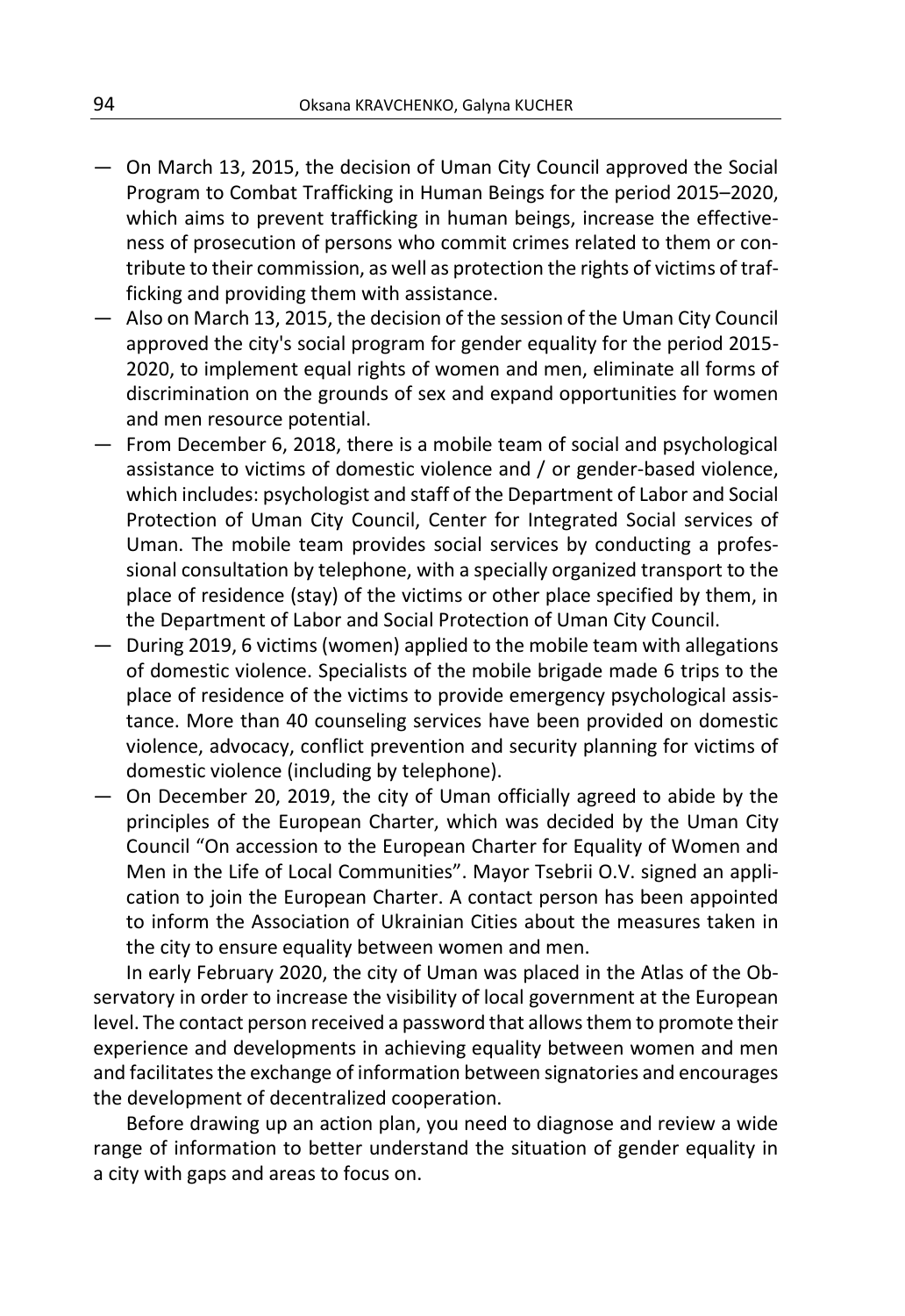Diagnostics have been launched to gather an analysis of the current situation on this issue<sup>4</sup>.

— On February 27, 2020, in order to coordinate actions between the actors implementing measures in the field of prevention and counteraction to domestic violence and gender-based violence in the city of Uman, The Procedure for Interaction of Entities Carrying Out Measures in the Sphere of Prevention and Counteraction to Domestic Violence and Gender-Based Violence was developed and approved by the decision of the Uman City Council. Sessions, meetings, "round tables" with the participation of responsible structures of Uman City Council and public organizations are systematically conducted in the Department of Labor and Social Protection of the Uman City Council in order to prevent domestic violence and gender-based violence, gender equality and combating human trafficking. These activities cover all spheres of human life and the community as a whole and have a wide variety of topics: "16 days against violence", "Organizations for social and psychological assistance to victims of domestic violence", "Prevention and counteraction to domestic violence", "European Day of Struggle with human trafficking", "Coordination of actions to prevent domestic violence and child abuse", "Combating human trafficking".

In accordance with the approved Programs for Ensuring the Rights of Women and Men, tasks and measures have been developed to prevent the occurrence of domestic violence, gender-based violence and human trafficking. Events are systematically held in the city with the involvement of responsible departments and structures of the Uman City Council and public organizations of the city of Uman, namely<sup>5</sup>:

- information and educational activities on legal education of student youth and prevention of domestic violence;
- public awareness campaign aimed at preventing trafficking situations;
- exhibitions-reviews of educational and reference literature on the prevention and combating of violence, gender discrimination;
- competitions of thematic drawings for children and youth at the local level;
- production and distribution of school social advertising for the prevention of domestic violence;
- distribution of leaflets and booklets on relevant topics among the city's population;
- information about the events is covered on the websites of the Executive Committee, departments and structures of the Uman City Council, the Department of Labor and Social Protection.

1

<sup>4</sup> *Department of Labor and Social Welfare of the Uman City Council*: official site. URL: https://umanupszn.gov.ua

<sup>5</sup> *Department of Labor and Social Welfare of the Uman City Council*: official site. URL: https://umanupszn.gov.ua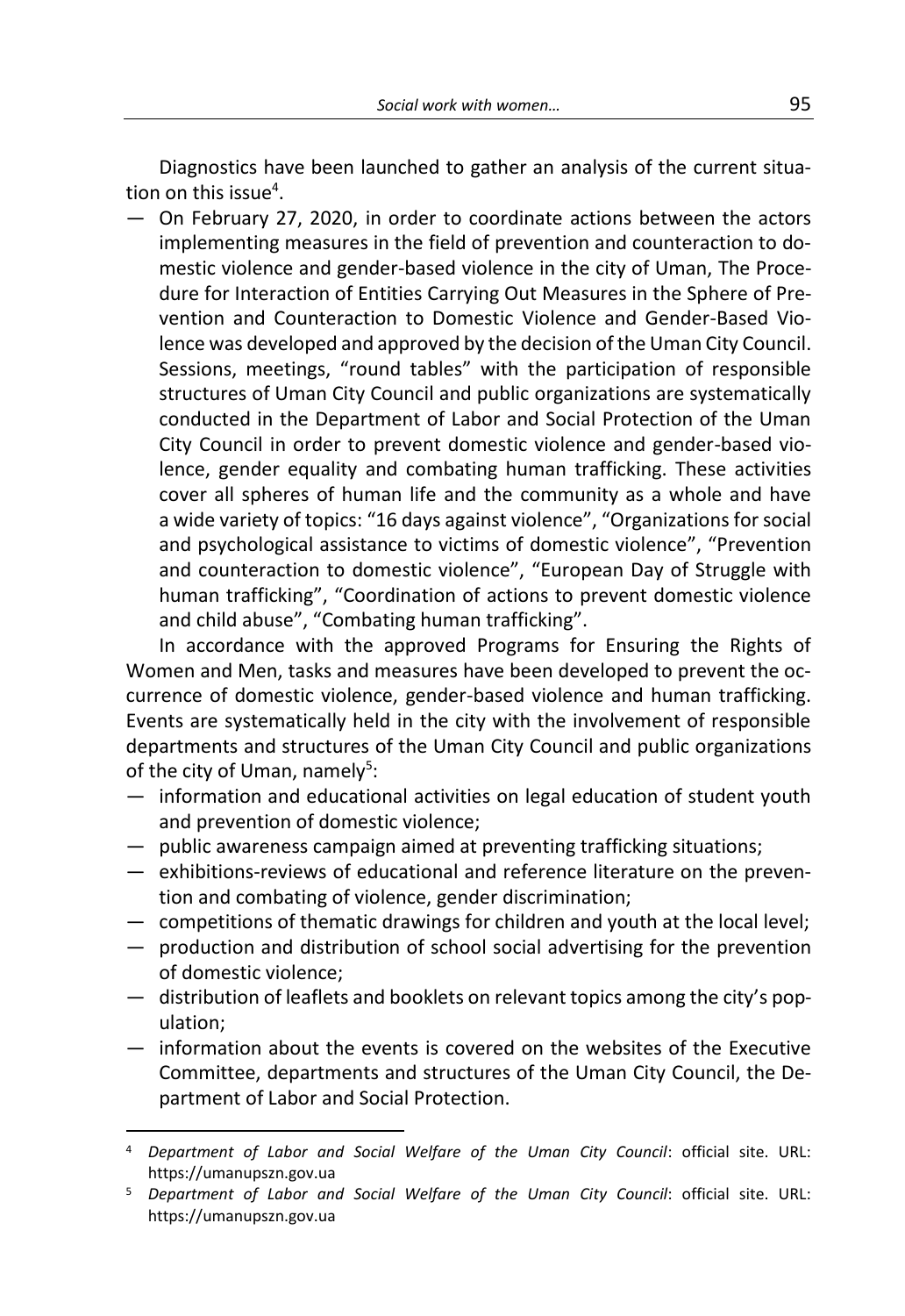In order to bring the component of public administration closer to the people, local executive bodies must create a better platform for combating the existence and reproduction of inequality and for empowering an equal society.

The urgency of the problem is exacerbated by the armed conflicts in eastern Ukraine.

As of April 2020, there are 1,280 internally displaced persons (765 families) registered in the city of Uman, including 333 children under 18, 298 elderly people and people with disabilities. 588 people left<sup>6</sup>. 753 participants of anti-terrorist operation live in the city, from them 50 persons – women.

Social services for internally displaced persons, combatants and their families are provided based on age, gender, health and place of residence. Comprehensive support for the families of anti-terrorist operation participants is provided by the city public organization "Hero's Family". Women-participants of hostilities created the public organization "Women of Participants of anti-terrorist operation" Beauty and Power".

In order to ensure the realization of gender equality of women and men among the population of the city and the provision of social services with an individual approach, the labor management works closely with social organizations. There are 40 public organizations in the city of Uman, 25 of which are headed by women. At the initiative of women activists of the city, the Center for Work with Women "Sofia" was established. The activities of the Center are aimed at providing favorable conditions for the disclosure of intellectual and creative abilities of women, the formation of their democratic worldview, ensuring equal rights and opportunities for women and men<sup>7</sup>.

In order to increase the competitiveness of women in the modern labor market, assistance in resolving the issue of employment, the specialists of the employment center constantly provide individual consultations and group events among women and girls on the benefits of legal employment. During January-March 2020, 1,799 unemployed citizens used the services of the Uman City Employment Center against 1,733 in the corresponding period last year, which is 104%. Among the total number of unemployed – 66% were women. Unfortunately, Uman, like Ukraine, is characterized by low involvement of women in the political sphere. In particular, the number of women deputies of the city council is low $8$ .

 $\overline{a}$ 

<sup>&</sup>lt;sup>6</sup> H.M. Kucher, *Social work with vulnerable population groups in the territorial community. Thesis* for a science. degree of candidate of pedagogical sciences. Specialty: 13.00.05 – social pedagogy, 2019.

<sup>7</sup> O.O. Kravchenko, *On the issue of social and psychological support for students from rural areas in higher education*, "Innovative pedagogy" 2019, No. 10, pp. 148–154

<sup>8</sup> *Department of Labor and Social Welfare of the Uman City Council*: official site. URL: https://umanupszn.gov.ua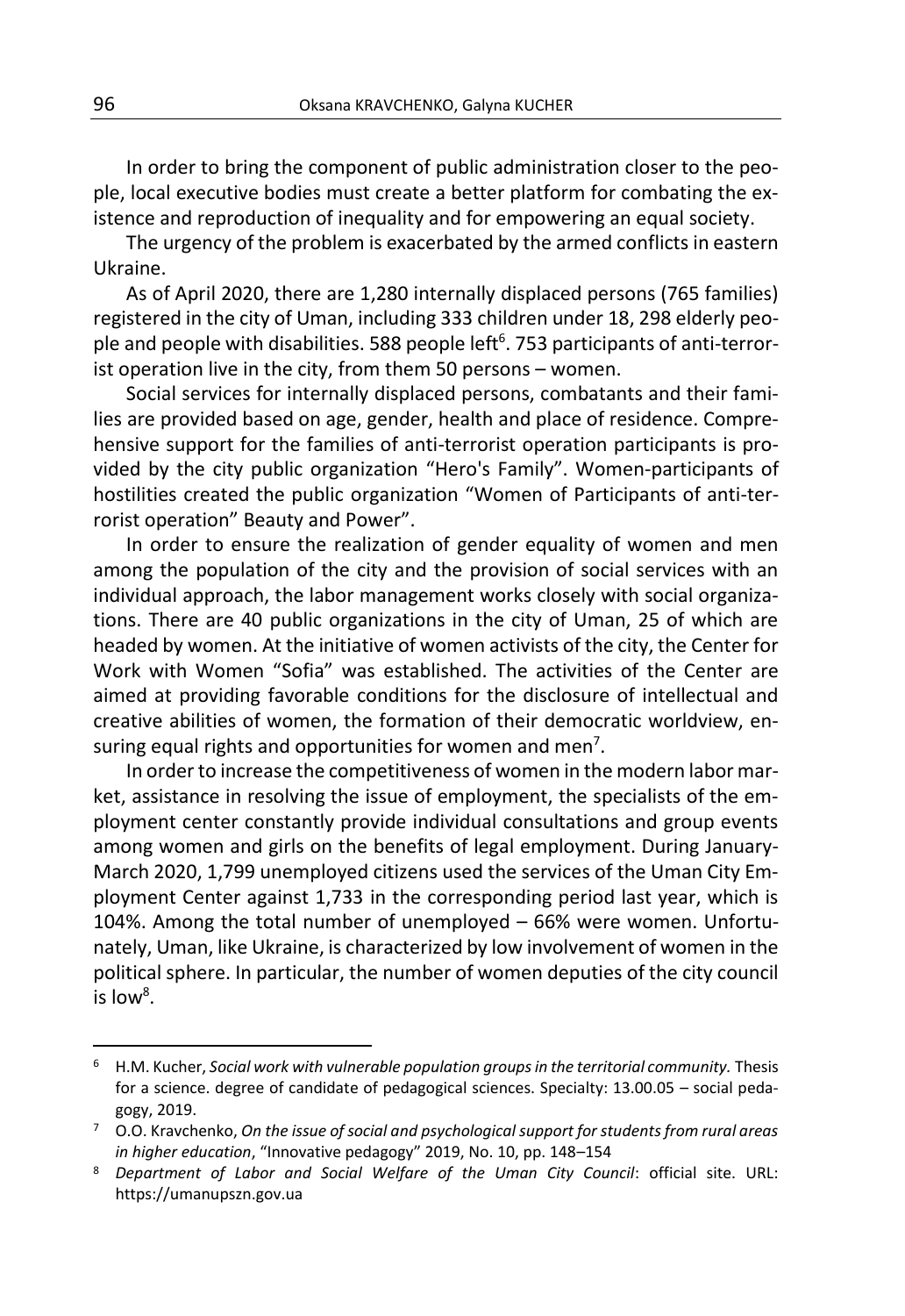

**Chart 1.** Gender analysis of torture of women and men in the political sphere of Uman Source: Author research.

Adherence to the principles of gender equality, when planning the implementation, monitoring and evaluation of programs and projects will make it possible to achieve equality between women and men in socio-economic terms, access to services and meeting the needs of women and men. Therefore, it is necessary to overcome stereotypes about the role of women and implement effective and innovative mechanisms to involve them in local economic development. Social workers and social work specialists of the Department of Labor and Social Protection of Uman City Council are constantly students of the training program "Application of gender approaches (equal rights and opportunities for women and men) to unite the efforts of public authorities, business and the public".

The Department of Labor and Social Protection of the Uman City Council, as well as public organizations of the city participated in the Regional Forum of Women's Leadership, which was held with the organizational assistance of the public organization Egalite International in the framework of the international project "Setting up a Network of Female Political Leadership in Kyiv and Cherkassy oblasts of Ukraine to Strengthen the Participations of Women in Local Elections in Amalgamated Territorial Communities" and with the support of the Canadian Foundation for Local Initiatives (January 30, 2020 in Uman).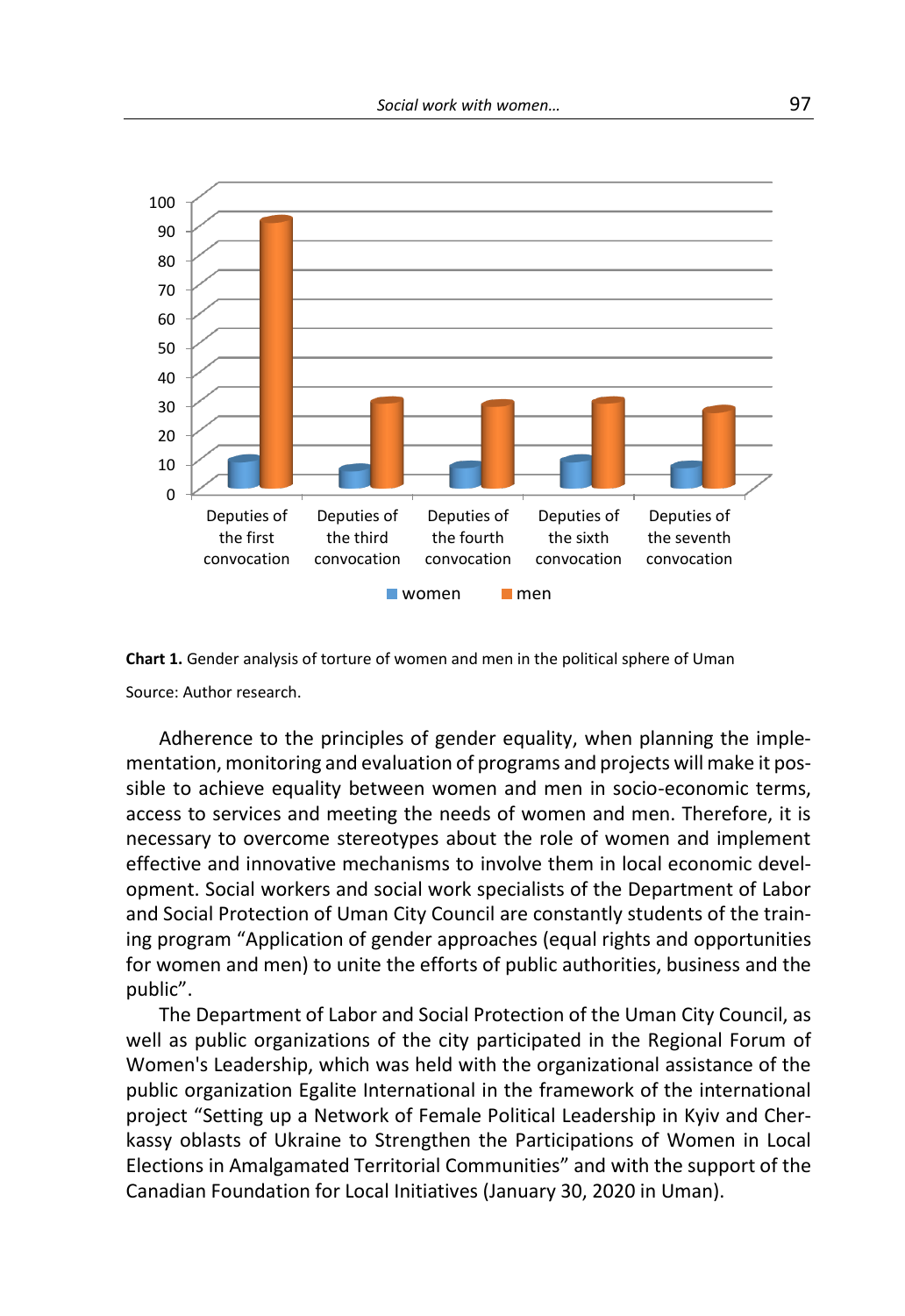The purpose of the forum is to strengthen the role of women at the community level of Cherkasy region, expand their professional worldview, form leadership qualities, create an association of active women leaders who have an active public position and seek to improve living in their communities, make a significant contribution to youth initiatives, socio-cultural status, charity and social well-being. The project uses the Woman to Woman approach and gives active women access to resources that can be used to build institutions that support the development of women, youth, cultural events and charitable activities, as well as fundraising for the chronically ill and disadvantaged, opening of animal shelters and other charities<sup>9</sup>.

It is worth noting that during the forum the innovative experience of the city of Uman on social work with women and men for the united territorial communities of Cherkasy region was presented.

#### **Conclusions**

Thus, based on the general understanding of the need to ensure the constitutional rights, freedoms and legitimate interests of women, ensuring their equal opportunities with men to exercise their rights and freedoms as human beings, taking into account the rights, freedoms and legitimate interests of women from multiple discrimination, the community develops a mechanism and tools to comply with the above. The study and generalization of best regional practices will contribute to the accumulation of positive experience in this area.

Promising areas of research are theoretical and methodological approaches to the development of information and educational programs and companies at the community level in unity: public authorities, educational institutions, law enforcement agencies, health care institutions, social services and public organizations as a tool for prevention and prevention of negative phenomena discrimination of human rights, including on the grounds of article.

#### **References**

*Declaration of the Fourth Ministerial Conference on Environment and Health* (Budapest, Hungary. EUR/04/5046267/6). URL: http://bit.ly/1k7kPX7. Title from the screen.

<sup>9</sup> O. Kravchenko, A. Voitovska, N. Koliada, *Social and Economic Principles of Single Mothers' Support in Ukraine. "*Advances in Intelligent Systems and Computing" 961, 2019, pp. 293–303 (Scopus). (https://link.springer.com/chapter/10.1007/978-3-030-20154-8\_27.